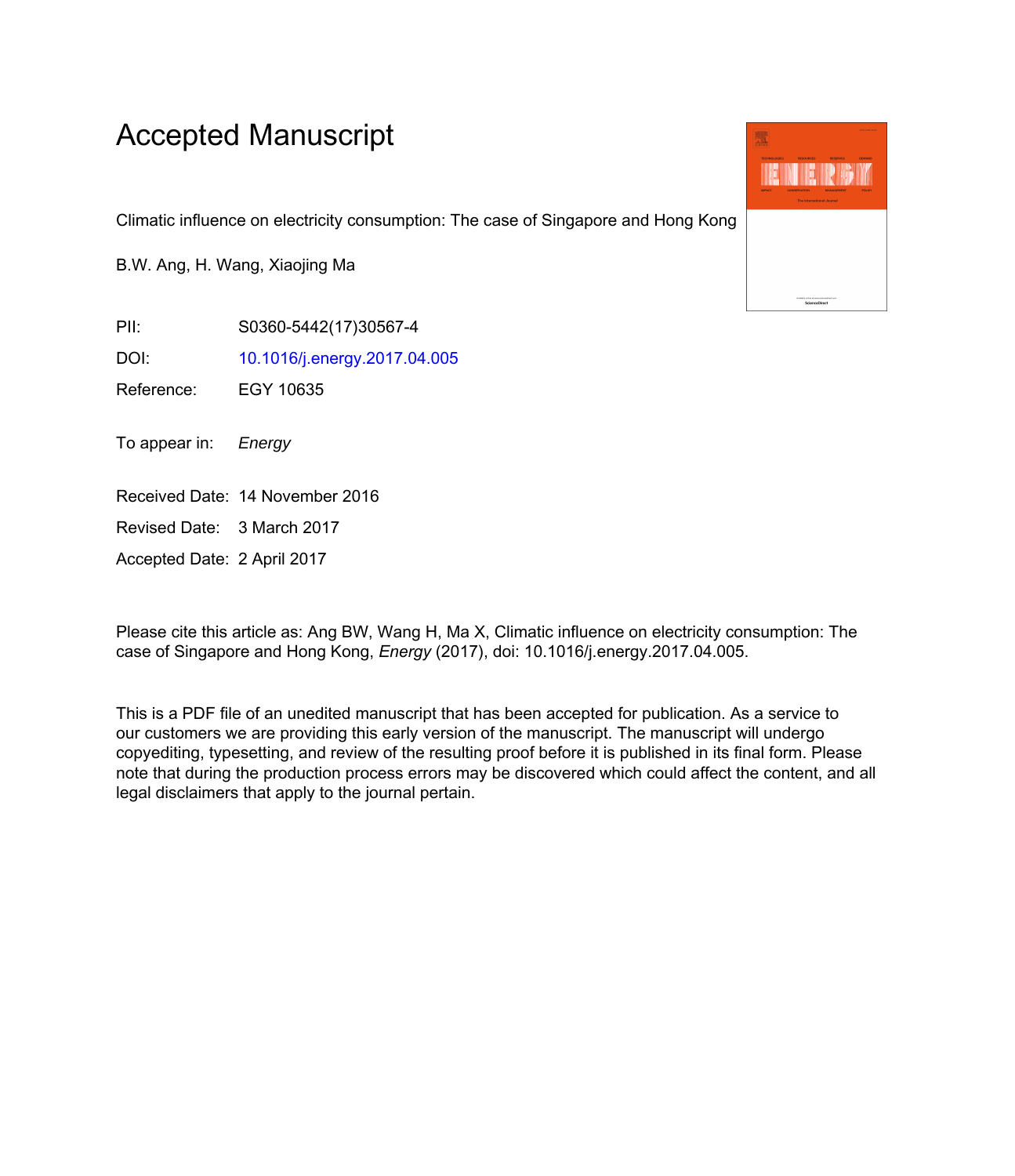## **Climatic influence on electricity consumption: The case of Singapore and Hong Kong**

## **B.W. Ang\*, H. Wang, Xiaojing Ma**

*Department of Industrial and Systems Engineering, National University of Singapore, Singapore* 

## **Abstract**

The *Malustrial and Systems* Engineering, National University of Singa,<br>the of Industrial and Systems Engineering, National University of Singa,<br>minimal and the associated risks for natural and human systems have been r<br>c Global warming and the associated risks for natural and human systems have been major global concerns. The International Panel on Climate Change (IPCC) has projected average global surface temperature to increase by between 0.3°C and 4.8°C by the end of this century, depending on the greenhouse gas emission scenarios assessed. In the tropical and sub-tropical regions increases in temperature will lead to greater use of electricity for space cooling, a development that is undesirable from energy and sustainability viewpoints. We investigate how temperature increases affect electricity consumption in Singapore and Hong Kong. This is done by consuming sector, i.e. residential, commercial and industrial. Singapore and Hong Kong are respectively two tropical and subtropical cities with comparable physical, population and economy sizes. Two different approaches are used to relate their sectoral electricity consumption to temperature using regression analysis. It is estimated that total annual electricity consumption would increase by between 3% and 4% in Singapore in 2015 if there were to be a 1ºC rise in temperature. The corresponding estimates for Hong Kong are between 4% and 5%. In both cities, increases would be the greatest in the residential sector, followed by the commercial sector and the industrial sector.

*Keywords*: Electricity consumption; climatic factors; Singapore; Hong Kong

<sup>\*</sup> Corresponding author. Tel.: +65 - 6516 2561; fax: +65 - 6777 1434.

*E-mail address*: iseangbw@nus.edu.sg (B.W. Ang)